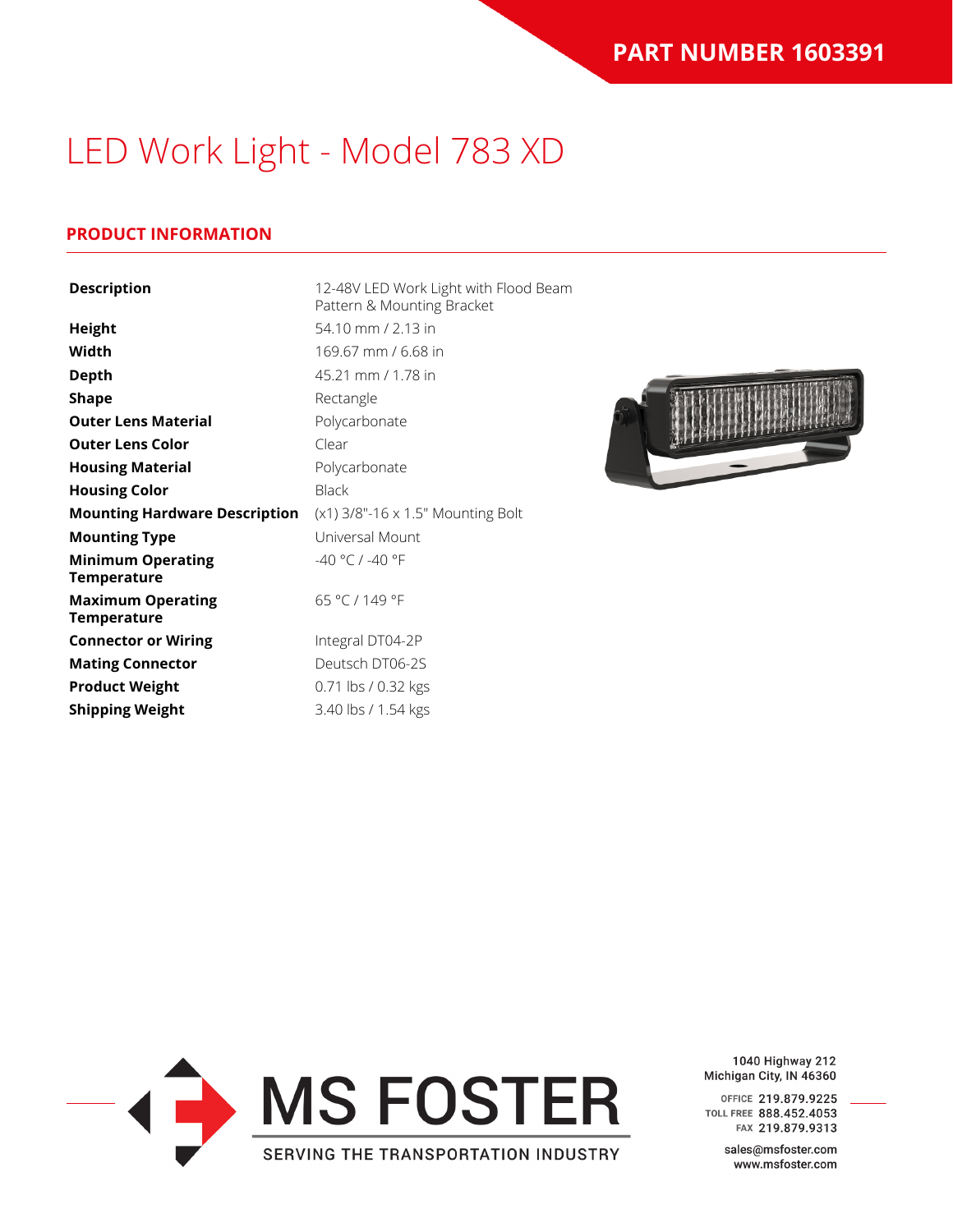### **PRODUCT DIMENSIONS**



#### **ELECTRICAL SPECIFICATIONS**

| <b>Input Voltage</b>              | 12-48V DC                                                                                            |  |  |
|-----------------------------------|------------------------------------------------------------------------------------------------------|--|--|
| <b>Operating Voltage</b>          | $9-60V$ DC                                                                                           |  |  |
| <b>Transient Spike Protection</b> | 330V Peak @ 1 HZ-100 Pulses                                                                          |  |  |
| <b>Red Wire</b>                   | Positive                                                                                             |  |  |
| <b>Black Wire</b>                 | <b>Negative</b>                                                                                      |  |  |
| <b>Current Draw</b>               | 1.00A @ 12V DC (Flood)<br>0.50A @ 24V DC (Flood)<br>0.30A @ 36V DC (Flood)<br>0.25A @ 48V DC (Flood) |  |  |



1040 Highway 212 Michigan City, IN 46360

OFFICE 219.879.9225 TOLL FREE 888.452.4053 FAX 219.879.9313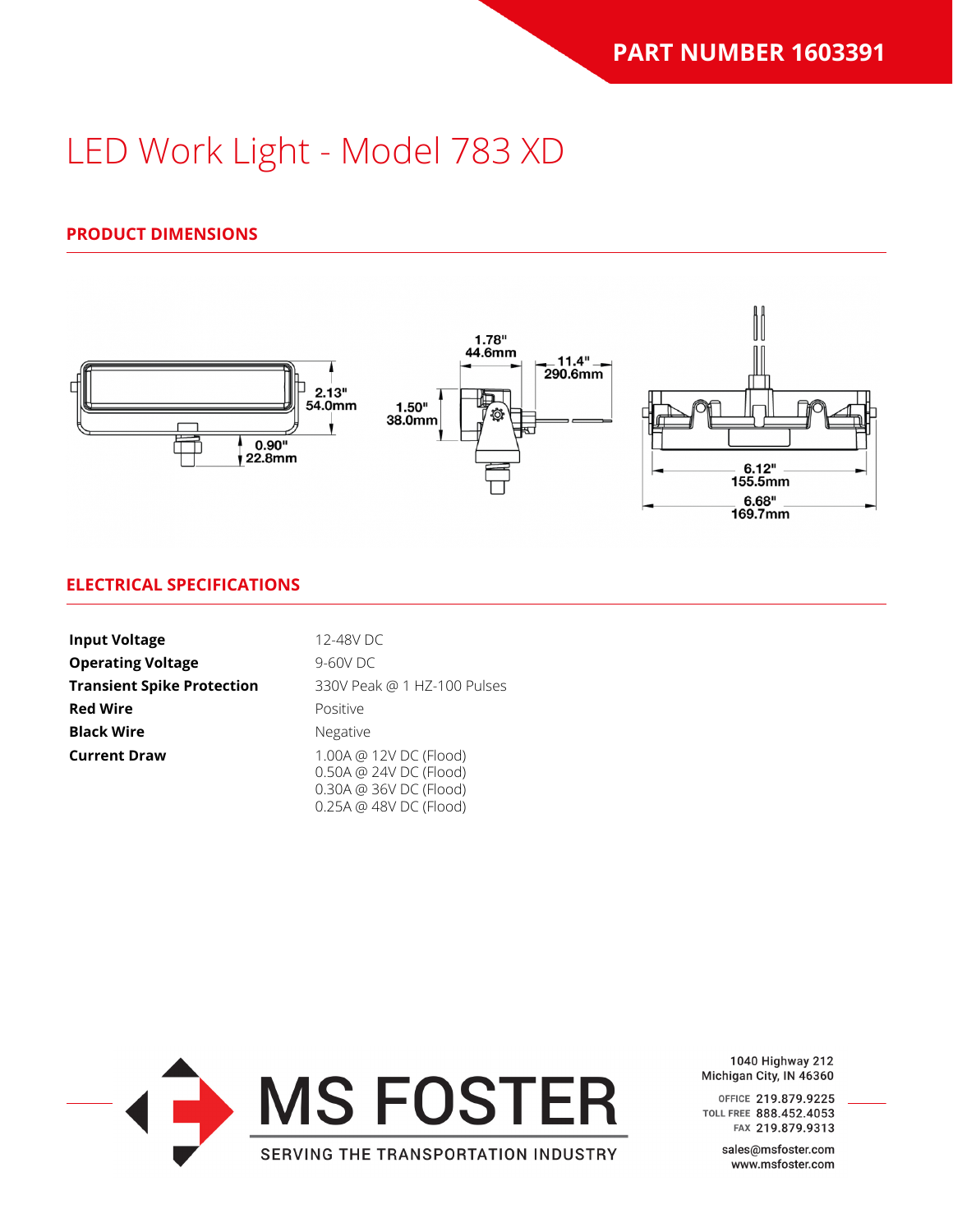### **REGULATORY STANDARDS COMPLIANCE**



Buy America Standards CISPR 12 Eco Friendly IEC IP67 UL Recognized

#### **PHOTOMETRIC SPECIFICATIONS**

| <b>Raw Lumen Output</b>                 | 675                               |                 | Flood/Vertical Flood Beam (2.5m high at -15°) |  |  |  |
|-----------------------------------------|-----------------------------------|-----------------|-----------------------------------------------|--|--|--|
| <b>Effective Lumen</b><br>Output        | 485                               |                 | 30 <sub>m</sub>                               |  |  |  |
| <b>Candela Output</b>                   | 1,409                             | $10 +$ Lux      | 15m                                           |  |  |  |
| <b>Nominal LED Color</b><br>Temperature | 5000 K                            | 1 Lux           | 0m                                            |  |  |  |
| <b>Beam Pattern(s)</b>                  | Forward Lighting - Flood (Medium) | <b>0.25 Lux</b> | 15m                                           |  |  |  |
|                                         |                                   |                 | 30 <sub>m</sub>                               |  |  |  |

#### **APPLICATIONS**







1040 Highway 212 Michigan City, IN 46360

 $25m$ 

 $50<sub>m</sub>$ 

**75m** 

OFFICE 219.879.9225 TOLL FREE 888.452.4053 FAX 219.879.9313